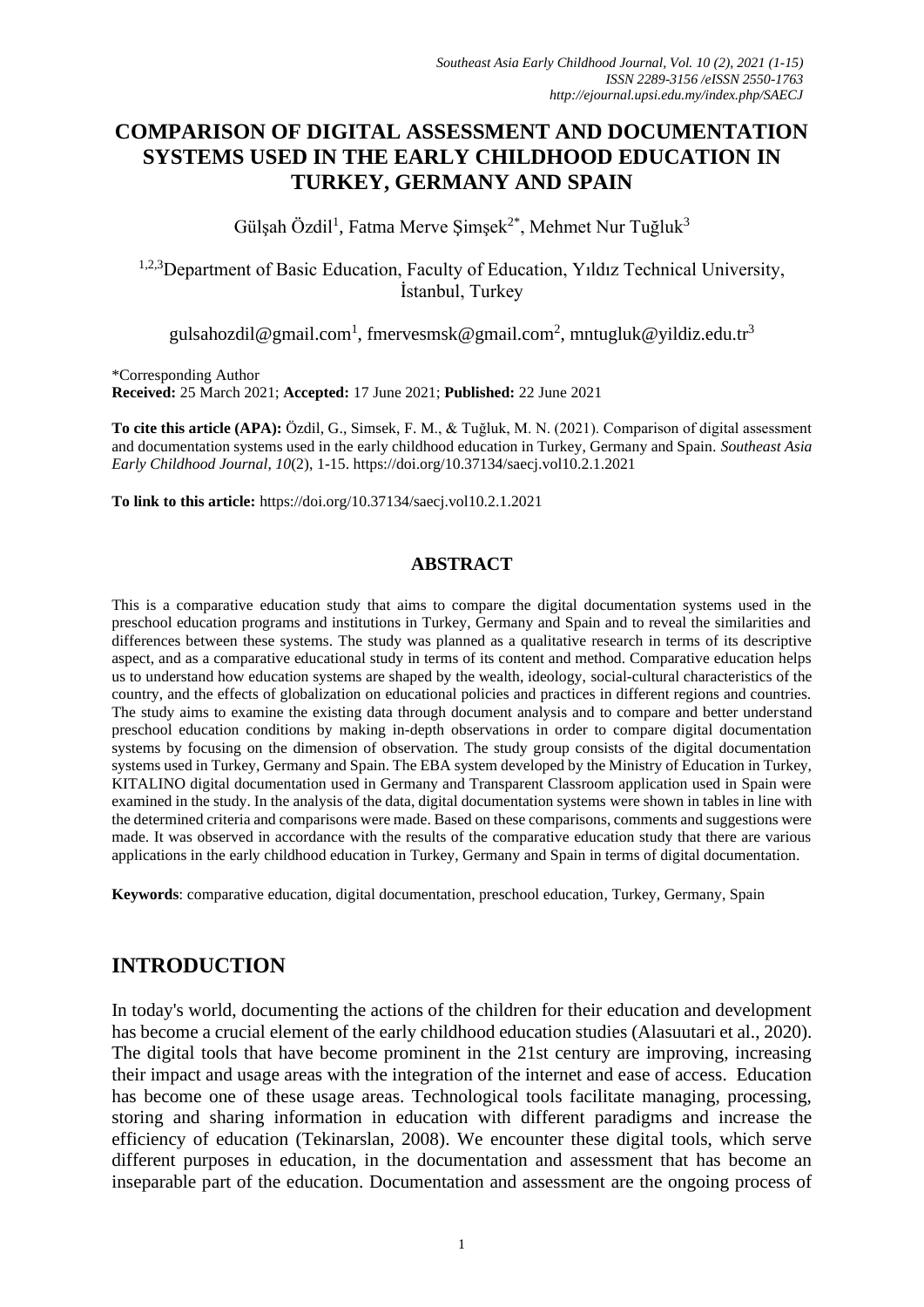gathering evidence for the learning and development of the child during the educational process (McAfee et al., 2015). Innovative technologies have the potential to provide quality educational assessment that would be more useful for the teachers and further contribute to the learning of the students (Koomen & Zoanetti, 2018). Wortham (2014) describes these digital tools, which he named as technology-based assessment, as the adaptation of paper assessments such as reading or mathematics checklists or carried out in connection with a certain curriculum to computer software.

In the 21st century, children grow up in a world where their lives are shaped by digital technologies (Edwards et al., 2018; Flewitt & Cowan 2019). Today, the transition to digital documentation has been inevitable due to the pandemic experienced all over the world. There seems to be no other alternative, especially when factors such as time, cost and, above all, reliable and legally proper storage of data are considered (Alanko et al., 2019; Stratigos & Fenech, 2020). Digital documentation and assessment tools and technologies have an important role in educational development and facilitating learning as they have become highly accessible to individuals around the world.

The skills, knowledge and capacity of the child during the early childhood period, which differs from other educational levels, rapidly develop (Buldu & Erden, 2017, Chin et al., 2021). In order to support this rapid development of children and to prepare educational environments for them, it is important to recognize and evaluate them during their education process (Ceyhan & Ören, 2011). The teacher collects data on the child with various tools and products to document and support the learning and development of the child (Randel & Clark, 2013). The content of the documentation includes observation, standard tests, teacher-parent interviews, activity samples, various media records, environmental factors and the assessment records (Brassard & Boehm, 2011). Observation is one of the most important ways to collect data on children in early childhood, which is a complex process. Teachers assess the development of the child by analyzing the observations made on the child and decide what they mean (Featherstone, 2013).

Assessment and documentation are essential for all educational processes in early childhood education (Flewitt & Cowan, 2019; Stacey, 2015). Documentation and assessment of learning directly affects the teaching process. Assessment should focus on the documentation of a combination of learning processes and products as a way of directing pedagogical decisions rather than focusing on products (Stacey, 2015; Ahmad, 2015). In the field of early childhood education, assessment and documentation play an important role in the implementation of effective ways to assess and document the development and learning of children.

Digital assessment and documentation saves time and increases possibilities in preschool education institutions due to the simplified work steps (Alasuutari et al., 2020). Documenting and assessing observations in daily life is not always easy. Educators have limited time and need to devote most of their time to children. However, if digital facilities are used, it becomes easier to document educational processes in preschool institutions (Knauf, 2019, 2020). Children can easily be involved in this documentation process depending on which method used. In this way, a holistic understanding can be achieved in the education process. It is essential to first understand why and how digital documentation systems are used among teachers (Alasuutari et al., 2020; Knauf, 2020). The aim is to develop an attitude towards digitalization in the world of children and preschool education institutions and to reach an understanding on how digital tools for teachers as a subject and tool can be integrated into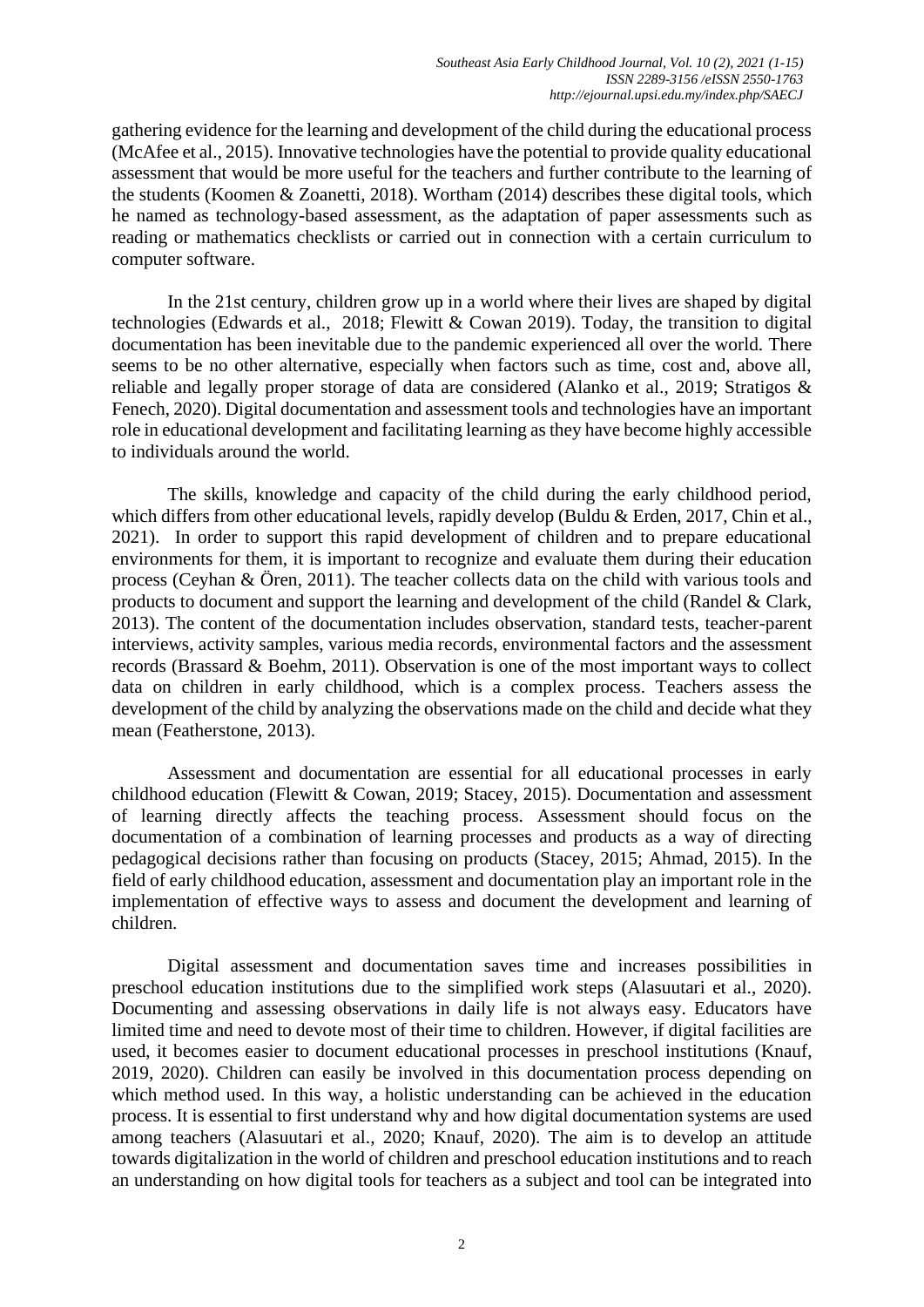daily pedagogical life, what goals are associated with it, and how it should be integrated into the resulting understanding.

Observation and documentation are of great importance in early childhood education institutions (Schönborn & Kuhl, 2020). They form the basis of training activities in these institutions. Through documentation and assessment, teachers can become aware of the individual development of each child and recognize their current needs (Knauf, 2015). Observations are the starting point of the assessment and documentation process. By means of documentation and assessment, children can understand and shape their development by carrying out their own educational processes. With the documentation of the assessments, daily activities in preschool education institutions become visible and the confidence of parents in the education process increases (Gallagher, 2018). There are many applications and software available today that can make documentation and assessment much easier. These can take various names such as digital observation and documentation, digital assessment, digital portfolio, e-portfolio. Especially digital technologies can become real contributors in preschool education institutions, provided that they are used carefully.

The aim of this study is to compare digital documentation and assessment tools used in Turkey, Germany and Spain. In line with this purpose, the data of each country were examined under separate headings and these data were compared by creating a comparison table.

## **METHODOLOGY**

This study was designed as a qualitative study in terms of its descriptive aspect, and as a comparative educational study in terms of its content and method. Comparative education helps us to understand how education systems are shaped by the wealth, ideology, social-cultural characteristics of the country, and the effects of globalization on educational policies and practices in different regions and countries (Bray & Koo, 2003; Aynal, 2012; Bray et al., 2014). Comparing the education systems between different countries allows us to see the differences and similarities, and to find alternative ways to overcome the deficiencies in the systems.

#### **Data Source and Study Group**

The data source of this educational study consists of the digital documentation and assessment tools implemented in Turkey, Germany and Spain.

The sources scanned for document review are the existing programs related to the preschool education systems of Turkey, Germany and Spain, the information, documents and documents personally accessed from the relevant ministries and consulates, the reports of international organizations, books, theses and published articles in the field of comparative education, UNESCO, OECD, UN, Eurydice representations were used.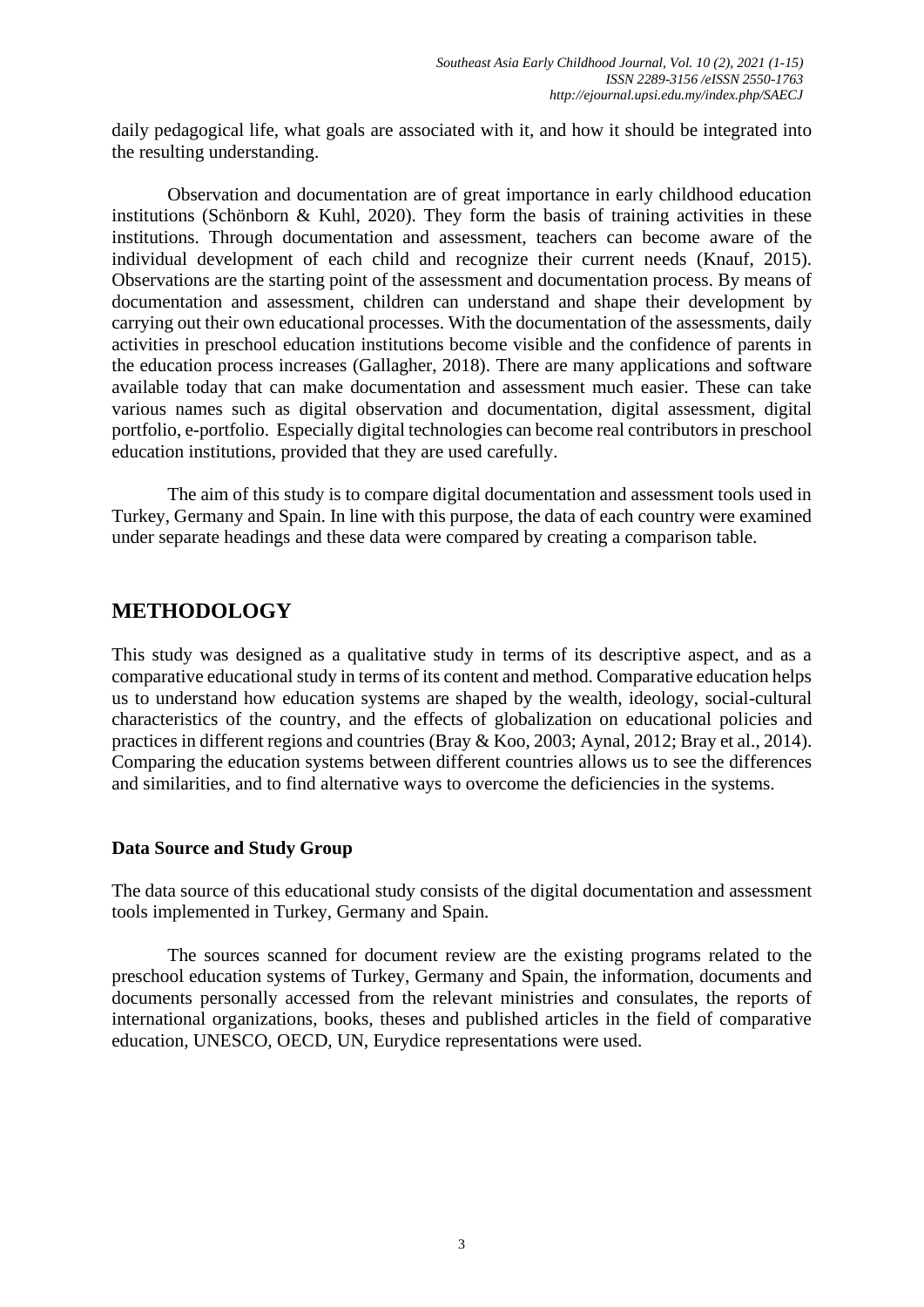#### **Data Collection and Analysis**

In this study, document review was used as data collection method. Document review is a qualitative research method used to regularly and systematically examine the content of written and digital documents (Berg & Lune, 2017).

During the data collection phase, E-Portfolio System from Turkey, KITALINO software in Germany and Transparent Classroom software from Spain were selected as data collection tools in order to compare the digital documentation systems used in the preschool education of the said countries.

In this comparative educational study, document analysis, which is one of the descriptive analysis methods, was used in the data analysis process. Document analysis is a systematic method used to examine and evaluate all documents, including written and digital materials (Edlund & Nichols, 2019).

# **FINDINGS**

In the findings section of the study, the data of the compared countries were examined under separate headings. A comparison table, which is used in comparative education analyses, was created with these data to make a comparison between the digital documentation systems used in Turkey, Germany and Spain.

## **Documentation System Used in Turkey**

The e-school system has been used in primary education since 2007 and in secondary education since 2008 in order to ensure coordination between schools, to eliminate non-standardization, compliance problems and economic costs (Baglıbel et al., 2010).With the amendment made in the Preschool Educational Institutions Regulation in 2014, the Preschool and Primary Educational Institutions Regulation of the Ministry of National Education (MONE) was brought together and made into a single regulation. With these changes, it is required to keep achievement assessment and child files in the e-school system. The information in the e-school system is shared with the parents and can be transferred to the institutions in the future where the child will attend to (Ministry of Education, 2014).

"Movement of Enhancing Opportunities and Improving Technology" (FATİH) was designed by MONE in 2010. The Educational Informatics Network, abbreviated as "EBA", constitutes the second main component of this project. EBA, designed by the "General Directorate for Innovation and Educational Technologies" in order to use effective materials by employing information technology equipment in the education process, was opened in 2012 as a social network where the reliable and reviewed digital content that is appropriate with class levels can be found. EBA, which was designed for all partners of education, especially teachers and students, also enables teachers to prepare content for children and a portfolio for the child (Ates et al., 2015). Even though EBA emerged as a subheading of the e-School system, it has been observed that these systems complement each other. Information on the content of e-School and EBA systems are as follows: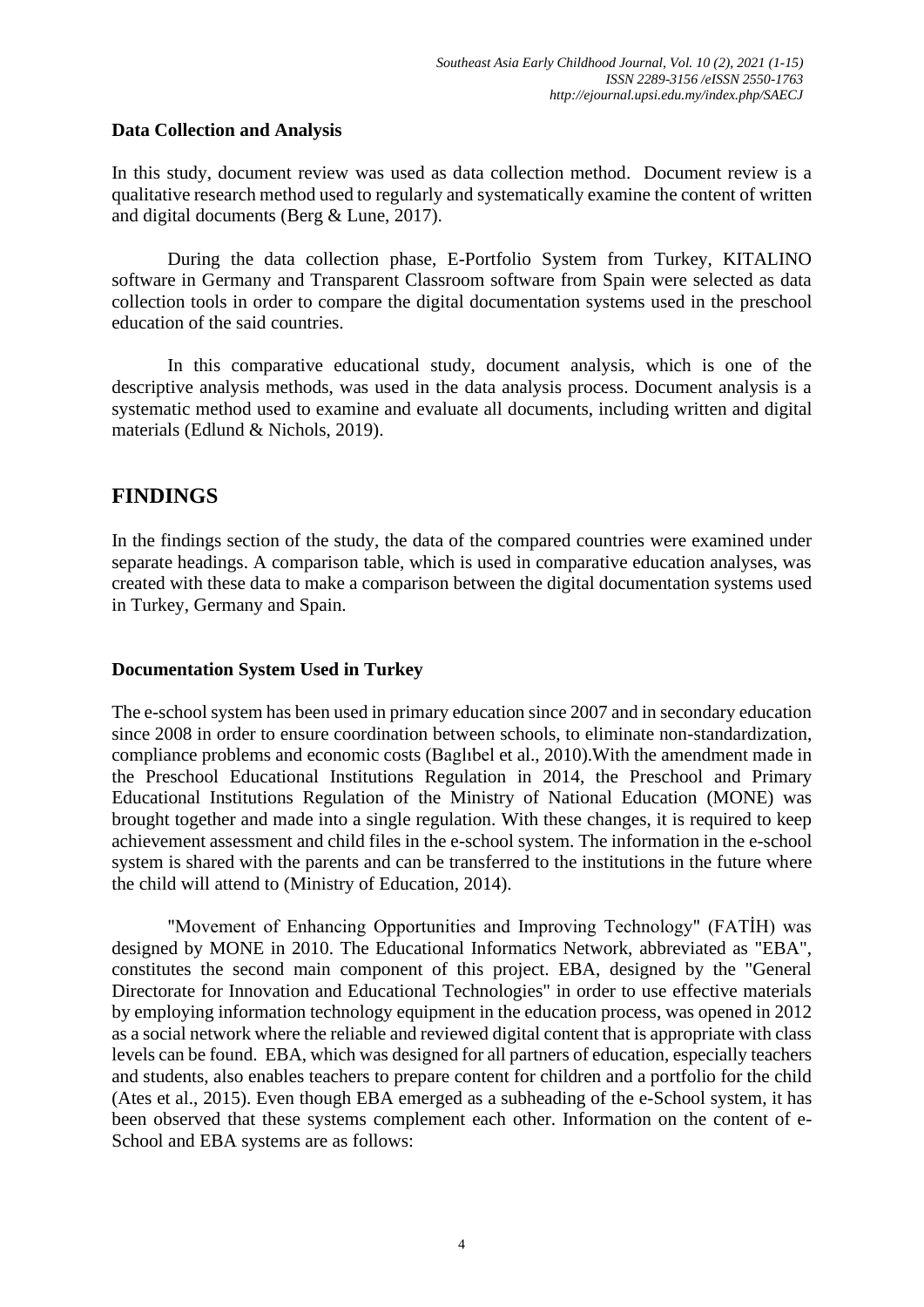### *The Digital Assessment and Documentation System: EBA (Educational Informatics Network)*

EBA Educational Informatics Network, which was developed by the MONE through the "Movement of Enhancing Opportunities and Improving Technology" (FATİH) project, is a platform which enables teachers to create digital content for their classroom, or share, edit and receive feedback in this sense and to make online lessons. As EBA platform allows digital documentation, it goes beyond that and creates a general educational informatics network for all education levels. The system features of the EBA tool are as follows:

- *i) Preschool Institution Information:* It is the section where the progress report and daily attendance information of the children are entered by the teacher at the end of each semester.
- *ii) Preschool Child Processes:* It is the section where the student's detailed identity and family information, along with leaving the school, referral and general attendance information are entered and displayed.
- *iii) Library:* It provides access to Cartoons, Games, Radio Theater, Reading Hour, Practice, audio and visual Books/Magazines as well as audio-only and visualonly books.
- *iv) Reports*: It provides reporting on the participation of children on the content shared with the parent system or defined for each child. Furthermore, the performance of the child in that study is recorded in the system with the graded scale on the "General Performance Reports" screen.
- *v) Professional Development:* It is a section where the teachers are notified of the courses and trainings prepared for their professional and personal development as well as an interactive platform that they can create according to their field of interests or participate in existing groups. Moreover, a library section is located here in which e-books can be found.
- *vi) Portfolios:* It is a section that has a class list of the teacher and allows the data to be entered under each child's report card grades, performance level, studies, and achievement certificates. In this section, there is information about the child's score and the class and school rankings formed accordingly.
- *vii) Other Sections:* There is a calendar in which important days are marked with monthly bulletins prepared by the R&D department under the title of Files, a licensed program section to produce content, and a scoring system determined according to the teacher's activity regarding the contents. Moreover, the EBA system provides the ability to survey parents or receive feedback from them.
- *viii) Access of the child:* With the EBA student section, children are also provided with specially prepared access for them. In this section, children collect various awards and crests according to the activities that they participate in. In this way, teachers can track the participation of the child in the practice.

In Turkey, it has been decided that the digital assessment system will be included within the scope of 2023 Education Vision published by the Ministry of Education in 2018. Within the scope of the 2023 Education Vision, decisions were taken to prepare an e-portfolio, starting from early childhood education to continue with other educational levels, in order to activate measurement and assessment methods to increase the quality of education in the goals of the digital assessment system (MONE, 2018).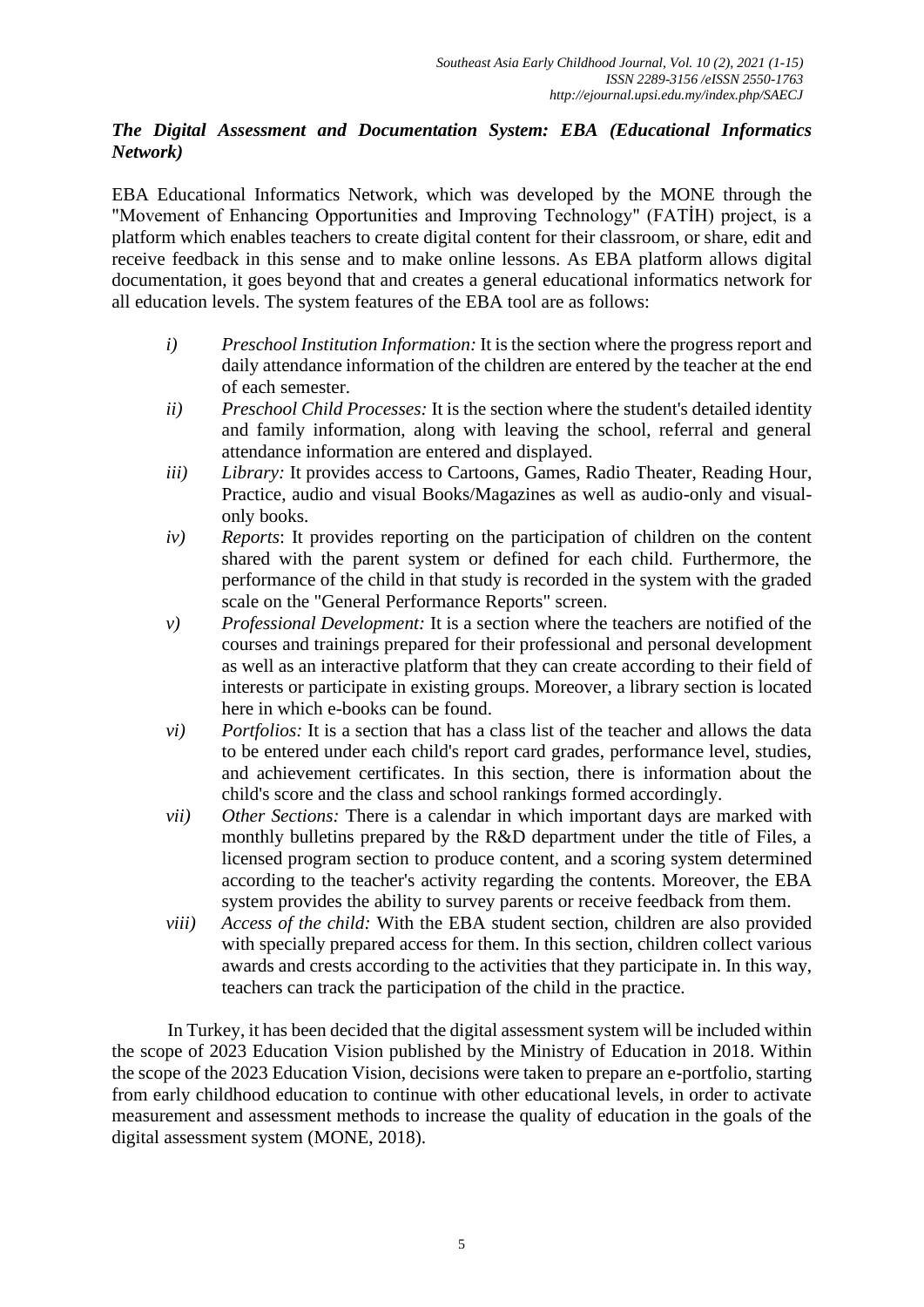These goals and items included in the MONE 2023 Education Vision show that a digital assessment system has started to be used with the purposes of monitoring, assessing, improving and directing children (MONE, 2018). Therefore, assessing, monitoring and supporting the individual characteristics of the children, which has gained importance in the 21st century, are tried to be carried out in a digital environment.

#### **Digital Assessment and Documentation System Used in Germany**

In Germany, there is a common framework program for the early childhood education, which was determined by the federal government. All states develop their educational programs according to this framework program (Eurydice, 2020). Observation and documentation of children's actions in terms of development and education in Germany has become an essential component of early childhood education practice and research (Knauf, 2019). Observation and documentation are of great importance in the education systems of all states in Germany and form the basis of education (Knauf, 2015). Each federal state has an education program established by the relevant ministries and guidelines for observation and documentation based on these programs. However, there is no performance assessment in the preschool education. Therefore, regular and targeted observation is carried out in many institutions according to a certain plan (Alasuutari et al., 2020).

In Germany, there are many observation and documentation methods in both traditional and digital form. In this part of the study, digital documentation tool named "KITALINO", which is being used in Germany, is examined.

#### *Digital Assessment and Documentation System Used: KITALINO*

KITALINO was created in partnership with HERDER, publisher in the field of early childhood education, AKDB - Bavarian State Municipal Data Processing Institute, FRÖBEL GmbH and QiK Online-Akademie. KITALINO is a professional online software that educators and the administrators of the preschool education institutions can use to save time and carry out the documentation and portfolio works in a digital environment. Assessment of the pages are automatically conducted and graphically processed in the system. Individual development curves of the children can also be viewed and easily compared with each other. With the additional "FOTOLINO" application, media content can be created quickly and safely by children and integrated directly into the individual reports or shared with parents.

KITALINO includes both observation and documentation options. This tool offers the option to print the digital data by way of a printer. With KITALINO, the digitalized observation and documentation inventories, BaSiK, PERiK, Liseb, Seldak and Sismik, are automatically assessed and this saves time in the observation and documentation process. The system features of the KITALINO tool are as follows: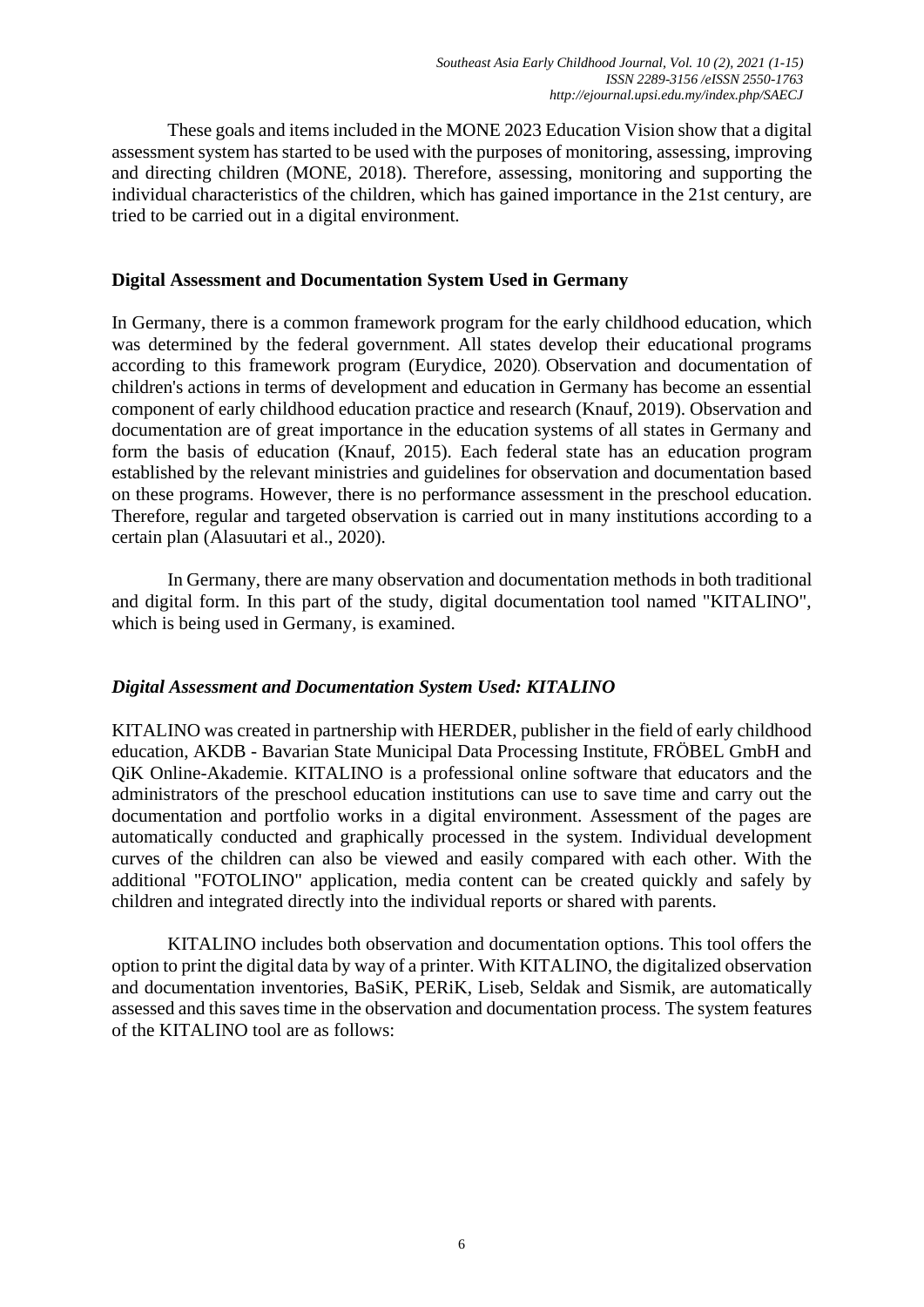- i) *Systematic Observation and Documentation*: Most of the systematic observation methods include assessment scales and a combination of the free sections in order to make a more extensive observation, examples and remarks. All of these ensures that the input values are understandable. With KITALINO, these diverse observation inventories can be collected together and can provide many benefits in terms of time and quality, especially for institutions.
- ii) *User Profiles:* There are three different types of users in the KITALINO digital documentation system. These are children, educators and parents. Teachers can create documentation or portfolios from the profiles of children who need observation and the data of existing children profiles can be changed. Parents can register to the system by responding to the invitations sent by the educators. The system also offers Excel templates for adding children and employees to KITALINO.
- iii) *Observation:* KITALINO offers the possibility to perform standardized observations with BaSiK, Liseb, Seismic, Seldak and PERiK which are assessment tools. An observation page can be created for each child through the child profile. Current completed or active pages can be viewed or edited. After the start of the observation phase, the status of the observation can be seen on the child's page. Observation pages are divided into clear, easy-to-read sections. After clicking on the content sections, relevant questions pop up. Answers can then be clicked or texts can be entered freely. Upon request, institutions can include their own tests in the application.
- iv) *Assessment:* The assessment of the observations works automatically. The development process is visualized for each child. The page can be assessed after the observations are completely entered. The result of the observation is clearly displayed in graphics and can be saved in PDF format or printed via a printer for later use. Practical suggestions that are useful for the BaSiK assessment are integrated. These facilities can be used for educational planning and team discussions. In principle, only pages with "completed" status can be assessed correctly. If the surveys are still in edit mode and not all questions have been filled in, the assessment may not be accurate. Standardized tests are automatically assessed and clearly displayed in graphics. In standardized tests (e.g. BaSiK, sismik, etc.), quantitative assessment is performed using the relevant standard tables. The three observation periods of a child can be compared with each other. Each point in time is assigned its own color so that progress can be seen at a glance.
- v) *Creating Portfolio:* With KITALINO, the child's portfolio can be documented using multimedia. Portfolio of each child is kept in the respective sections. All media related to the portfolio section (photos, videos and audio recordings) can be viewed or listened to. Portfolios can be loaded from an external memory and renamed. Any number of text or photographs can be added. The portfolio can then be printed for the child file and can be shared securely by e-mail upon receiving the consent of the parents. A template can be chosen from the different templates to create a portfolio. Upon request, personal designs can also be added to KITALINO. The portfolios created can be edited at any time. The portfolio or its content can be easily shared with parents via e-mail. Consent of the parents is a prerequisite for this, as the e-mail address and mobile phone number of the parents must be stored in the profile of the child. Parents receive the portfolio with a password protected link and the corresponding password via SMS.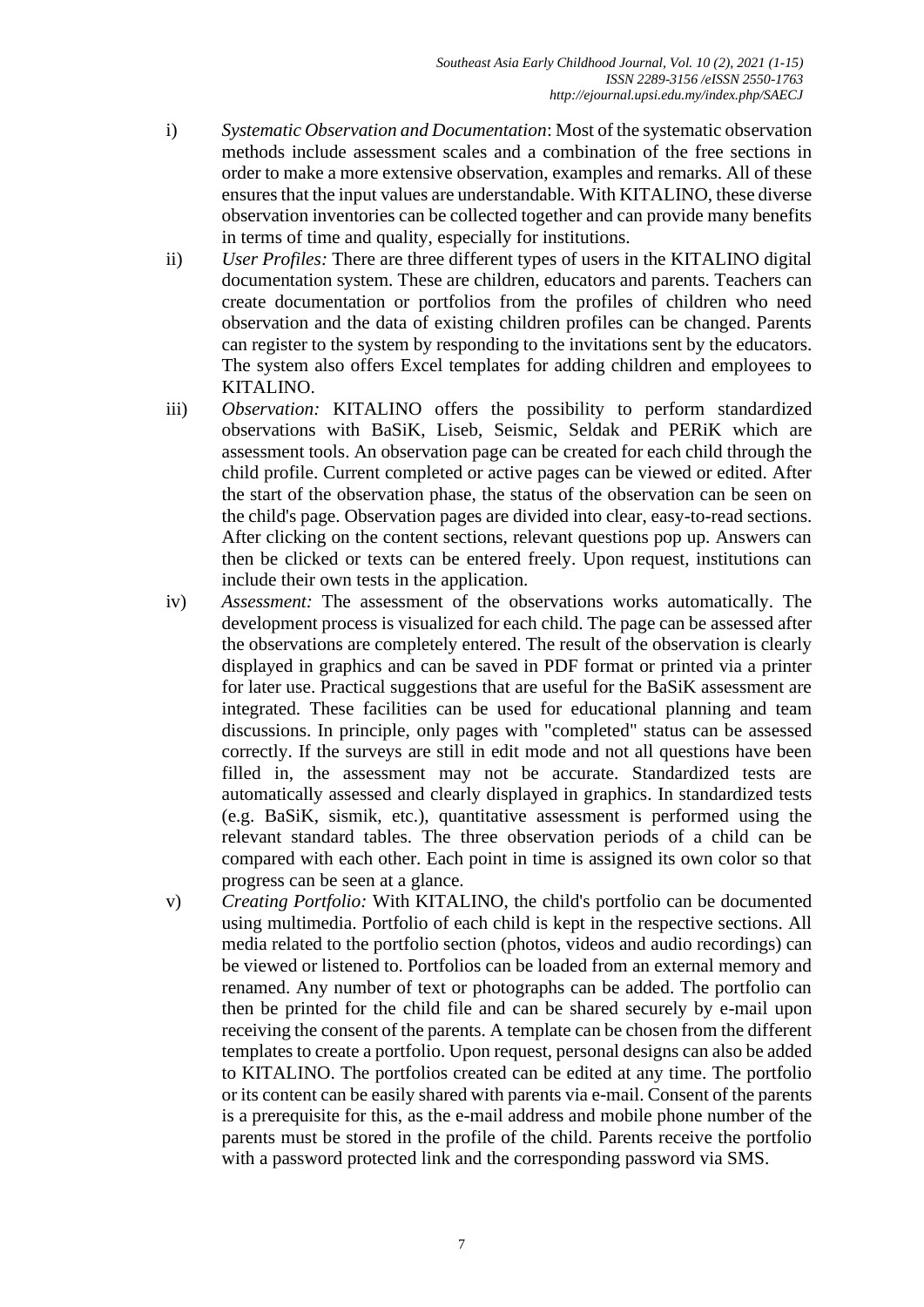- vi) *Media with FOTOLINO*: FOTOLINO is a complementary application with its digital media. Here, photo, video and audio recording can be edited and managed. The FOTOLINO application is used to take photos and record videos or audio. These can be individually assigned to children or groups. The interesting part of the application is the password protected child mode. With this mode, children can make recordings and view them. Child mode allows children to take photos and recordings without changing other data.
- vii) *Communication with Parents*: With "KITALINO for Families" important information can be sent digitally to parents in a safe, clear and quick manner. Announcements are made to parents with a digital "notice board". With the calendar function, all important dates such as closing times, celebrations or trips can be entered into the calendar. Child profiles created in KITALINO can be safely and quickly linked to the family profile. An invitation from KITALINO can be printed and distributed to families to invite parents and other family members to digital communication. Accept and decline functions are available to keep track of the number of participants. Families can then register easily and confidentially by scanning a QR code or entering a 9-digit code with their smartphone or tablet.
- viii) *Academic Interface for Educators*: KITALINO offers ever-growing possibilities in all aspects of documentation, parenting and preschool education. Articles with a solid basis on current topics can be easily found on the interface created for educators. In addition to these articles; (i) academic articles; (ii) practical advice; (iii) reference books; and (iv) expert literature recommended by herder publishing for the organization of further education or preschool education are available.
- ix) Data Security and Confidentiality: All data are stored in a data center in Germany. Furthermore, systems are constantly monitored. Important security updates are regularly made and suitable security systems are used. Thus, the highest possible protection for the data is always ensured. Daily backups of data are stored on the servers in Germany, guaranteeing the highest possible data security at all times. Nobody except the user can access the data.

#### **Digital Documentation System Used in Spain**

Many digital assessment and documentation systems are used in Spanish public schools. The purpose of documentation and assessment in the preschool period in Spain is not to grade students or to assess their performance. Assessment in preschool education is regulated by the Ministry of Education and Vocational Education and completed by the education authorities of the Autonomous Communities. Preschool education is carried out in two cycles, for children between 0-3 and 3-6 years old. In the second cycle, the assessment process of students in their own regions is defined, but some Autonomous Communities can do this for both cycles, while it is usually carried out only for the second cycle. Although each school has its own digital assessment and management systems such as "Dinentia", schools can also share assessments with parents via e-mail (Eurydice, 2020).

In this part of the study, the digital documentation tool called "Transparent Classroom", which is being used in Spain, is examined.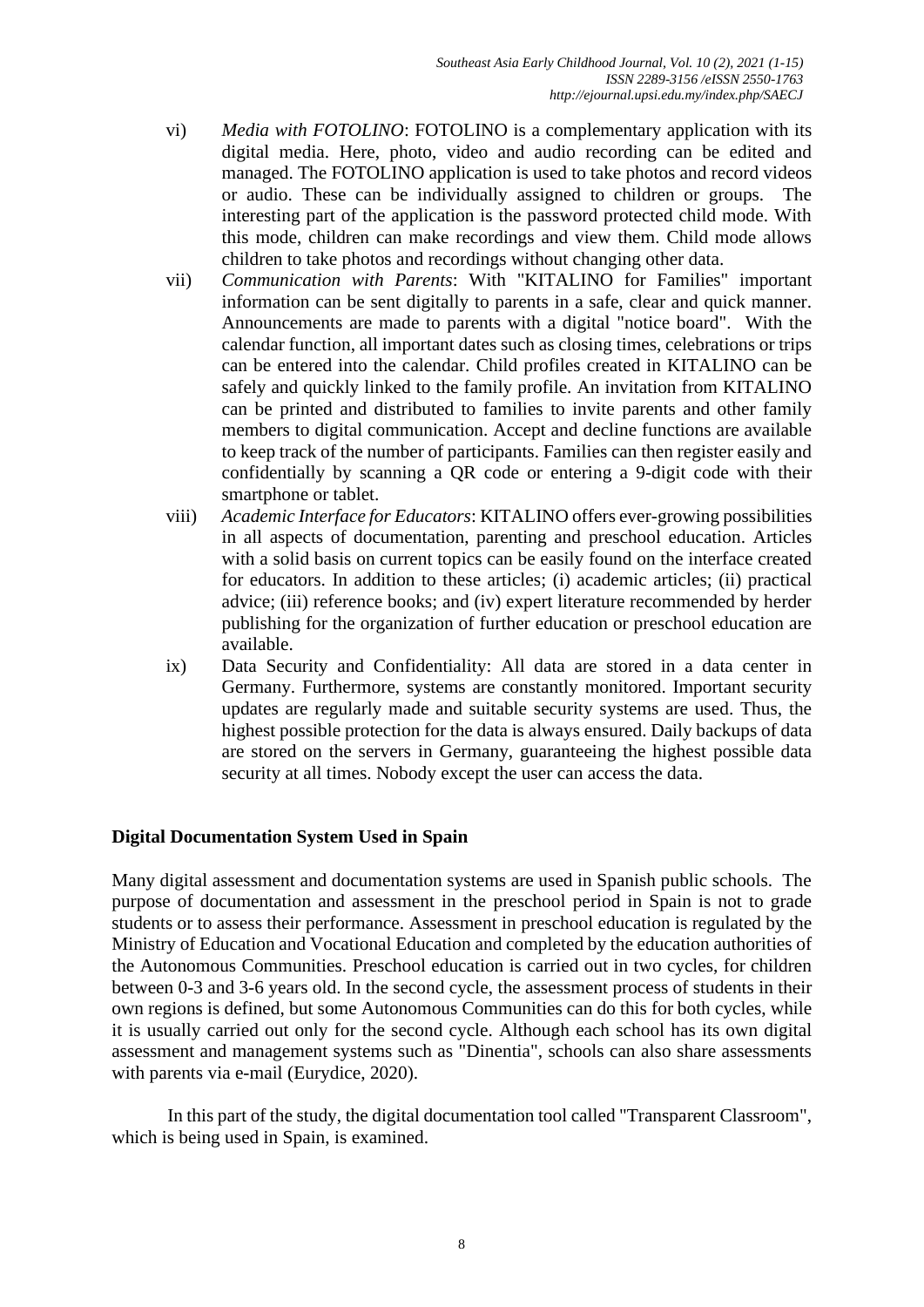### *Digital Assessment and Documentation System Used: Transparent Classroom*

This assessment tool is a software that enables the recording of observations for children in Montessori classrooms in a digital environment and to make various assessments about the development of the children by means of the possibilities brought by technology. This tool, which was originally developed in 2012 for record keeping purposes only for Montessori educators, later started to allow sharing with parents. The tool is built by a team of eight people, including an AMI certified Montessori educator. Although Transparent Classroom is a software developed in Seattle, it has users in many regions of the world. Furthermore, there is a website where you can access the contents of the tool and all the information about it. The system features of the Transparent Classroom tool are as follows.

### Record Keeping

- *i) Keeping observation records:* As seen in Figure 1, Montessori studies are separated into sections in the keeping observation record interface of the system. Whichever section is chosen, the studies belonging to that field are listed and the information about each child is shown with color codes. Color codes provide information about the stage of child in the study. These are as follows: presented, working on, specialized, needs repetition and planned. In addition, it is possible to take notes about the attitude of the child towards studying. These notes can be related to studies, as well as providing the opportunity to communicate with the parents with the note creation part in the profile of the child or to record data on the social and emotional development of the child.
- *ii) Lesson Plan:* The tool offers the ability to plan the next week and optionally to print this plan. Thus, the tool enables Montessori educators to determine which subject to focus for the child during that week or day. The studies that have been conducted can be removed from the plan list with the click tab.
- *iii) Content editing:* With this feature, the Montessori educator can add, remove or edit the studies conducted. *Uploading photos:* The tool allows the learning adventure of the child to be presented in the form of a visual diary, and these photos are shared with the family via the mobile application of the tool and e-mail.

#### Child

- *i) Adding children and parents to the system:* Information about children and their families is entered into the system by educators or administrators. This section contains information about the name, surname, date of birth, gender, class and education and information about the development of the child (allergy, teething, etc.). When different information is requested to be entered, changes can be made in the system. The contact and address information of the child's parents or guardians can also be entered into the system.
- *ii) Class change:* The system offers the opportunity to transfer the registration of the child who changes the class in the middle of the term or at the end of the term, along with all the entered data.
- *iii) Communication with parents:* Parents can access the profile of their child from the application or website with their own password, and Montessori educators can determine in the system which information would be available to the parents. Furthermore, the ability to send e-mails to the parents via the system is one of the features.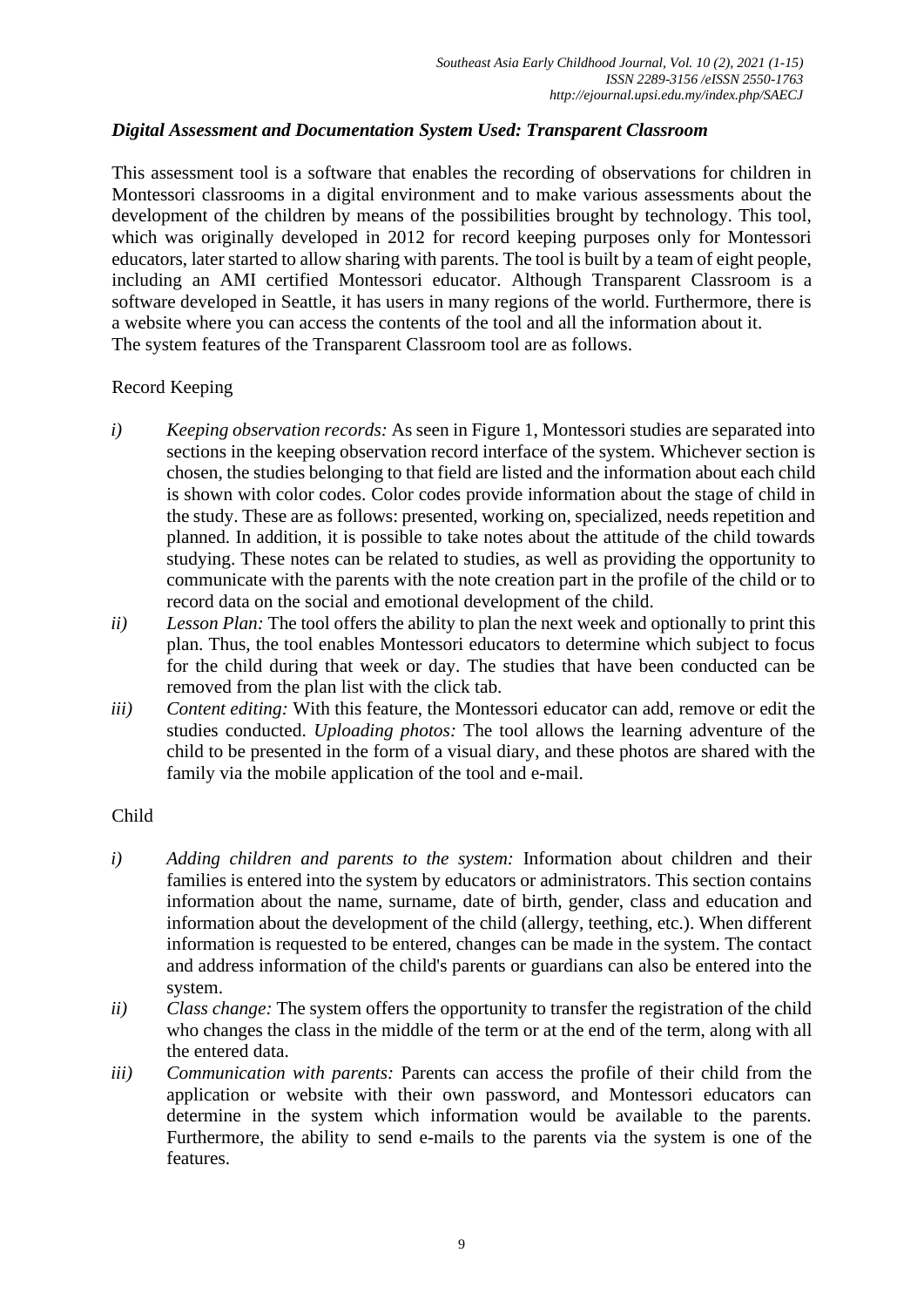## Meeting Reports

*i) Use of Meeting Reports:* Transparent Classroom allows the preparation of the reports for parents, with customizable sections that contain information such as the branch and stage of the child. *Designing meeting reports:* Different types of reports can be created, the content of which is completely prepared by the user, as well as getting reports with the contents prepared by the system.

### Optional Features

*i) Daily Monitoring:* It is a feature that allows data entry for children under the age of three to monitor the daily care of the child and to share it with the parents. This feature offers the ability to enter information about the care of the child during the day such as changing diapers, sleeping and eating. *Attendance/Absence:* It contains information about the attendance of the child to the school. In this section, if the child did not attend the school, information regarding the reason for absence can be entered (Figure 7).

### Parent Photo Upload

i) Parents can upload the photographs of their children to their profiles from the mobile application of "Transparent Classroom". The tool allows the teacher of the child to see, tag, comment and reply to this post with a photograph.

### **Comparison of the Digital Documentation Systems Used in the Preschool Education in Turkey, Germany and Spain**

In this part of the study, the comparison table created in the light of the study findings is included. The themes in the comparison Table 1 were created by the researchers as a result of the literature examined.

Table 1

*Similarities and Differences of the Digital Documentation Systems Used in the Preschool Education in Turkey, Germany and Spain*

|                         | Turkey                  | Germany                | Spain             |
|-------------------------|-------------------------|------------------------|-------------------|
| Digital                 | <b>EBA</b> (Educational | <b>KITALINO</b>        | Transparent       |
| Documentation           | <b>Informatics</b>      |                        | Classroom         |
| System                  | Network)                |                        |                   |
| <b>Implemented Year</b> | 2007                    | 2019                   | 2012              |
| General Purpose of      | Coordination            | Digital application of | Informing parents |
| the Digital             | Standardization         | the documentation and  | Saving time,      |
| Documentation           | Consistence             | portfolio works.       | recording the     |
|                         | Affordability           | Saving time            | documentation and |
|                         |                         |                        | portfolio works   |
|                         |                         |                        | digitally         |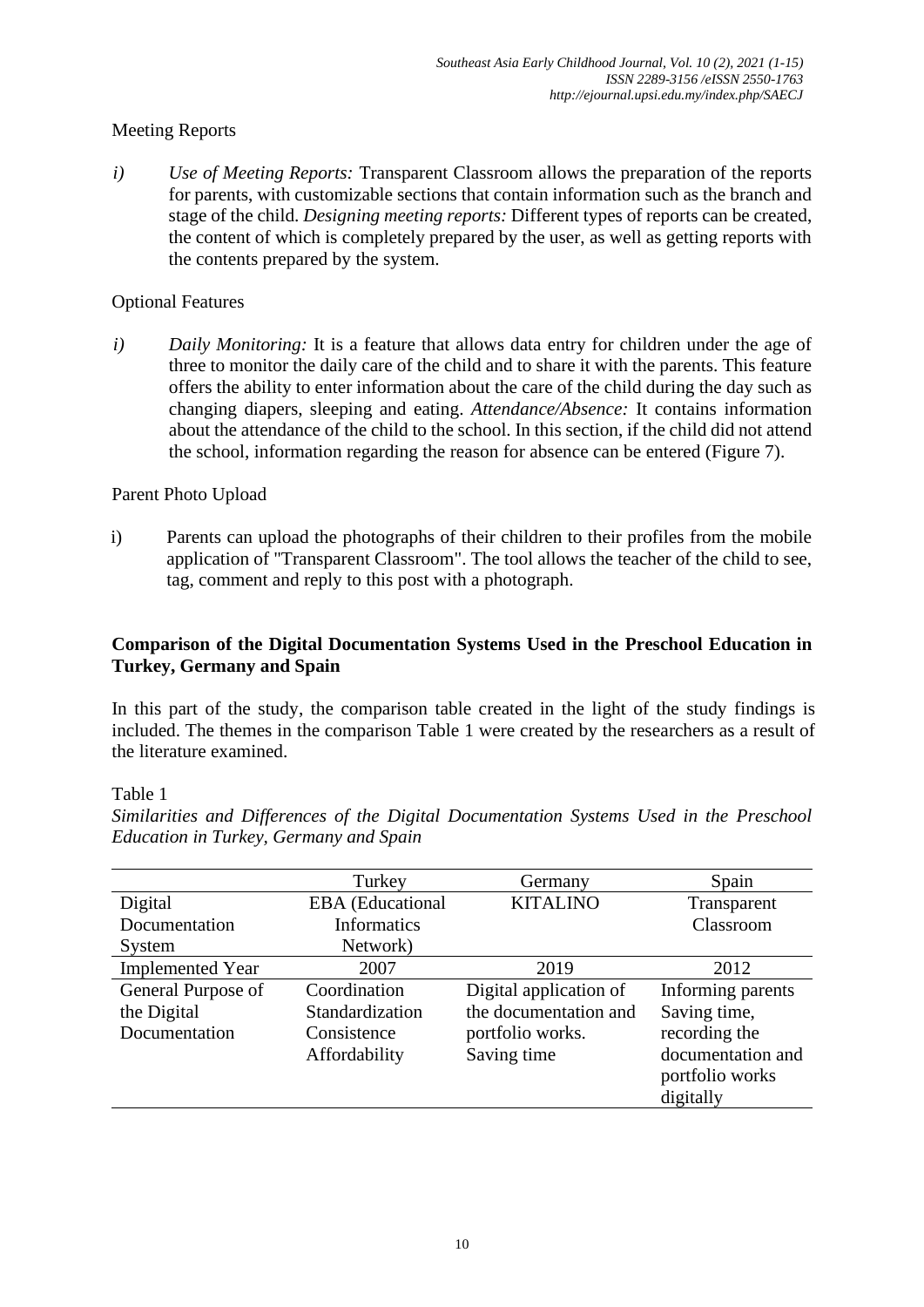| <b>Partners Providing</b>   | <b>MONE</b>        | <b>HERDER Publishing</b>     | Private Enterprise |
|-----------------------------|--------------------|------------------------------|--------------------|
| <b>Support in Financing</b> |                    | <b>AKDB</b> - Bavarian State |                    |
| and Creating the            |                    | <b>Municipal Data</b>        |                    |
| System                      |                    | Processing Institute         |                    |
|                             |                    | FRÖBEL GmbH                  |                    |
|                             |                    | <b>QiK Online-Akademie</b>   |                    |
| <b>Supported Devices</b>    | Tablet, telephone, | Tablet, telephone,           | Tablet, telephone, |
|                             | computer           | computer                     | computer           |
| Child's Access to the       | Access through     | Has a separate interface     | Not available      |
| Application                 | parent system      | for the child.               |                    |
| <b>Teacher's Access to</b>  | For professional   | For professional and         | The educator can   |
| the Application and         | and personal       | personal development         | only use the       |
| <b>Offered Facilities</b>   | development        | Academic articles,           | program. Does not  |
|                             | Academic and       | practical advice from        | offer academic and |
|                             | cultural           | experts in the field of      | personal           |
|                             | publications,      | education, reference         | development        |
|                             | courses and        | books.                       | opportunities to   |
|                             | trainings          |                              | the educator.      |
| Parent's Access to the      | Username and       | Username and                 | Username and       |
| Application                 | password           | password generated by        | password created   |
|                             | generated by       | scanning a QR code or        | by the parents     |
|                             | scanning a QR      | created by the parents       | themselves         |
|                             | code or created by | themselves                   |                    |
|                             | the parents        |                              |                    |
|                             | themselves         |                              |                    |
| Data Confidentiality        | The guide of       | The data is stored on a      | A Data Protection  |
| and Security                | "Considerations    | server in a data center      | Annex (DPA)        |
|                             | for the Protection | located in Freiburg,         | containing the     |
|                             | of the Children's  | Germany.                     | European           |
|                             | Personal Data"     |                              | Commission's       |
|                             | was published by   |                              | <b>Standard</b>    |
|                             | the Personal Data  |                              | Contractual        |
|                             | Protection         |                              | Clauses (or        |
|                             | Authority.         |                              | " $SCCs$ ")        |

When Table 1 is examined, it is observed that there are similarities and differences between the digital assessment and documentation systems used in preschool education in Turkey, Germany and Spain.

The partners that have supported the financing and creating the digital documentation systems, which have been implemented in different years, are made up of MONE in Turkey, public and private institutions in Germany and private enterprises in Spain.

As Table 1 is examined, it is seen that there are some similarities and differences in the general purpose of the digital documentation systems implemented. The digital documentation systems implemented in Germany and Spain are similar in terms of general purposes. Saving time and digital recording of documentation works are among the primary purposes of these systems. Considering the general purposes of digital documentation system in Turkey, coordination in terms of interoperability, standardization, ensuring compatibility between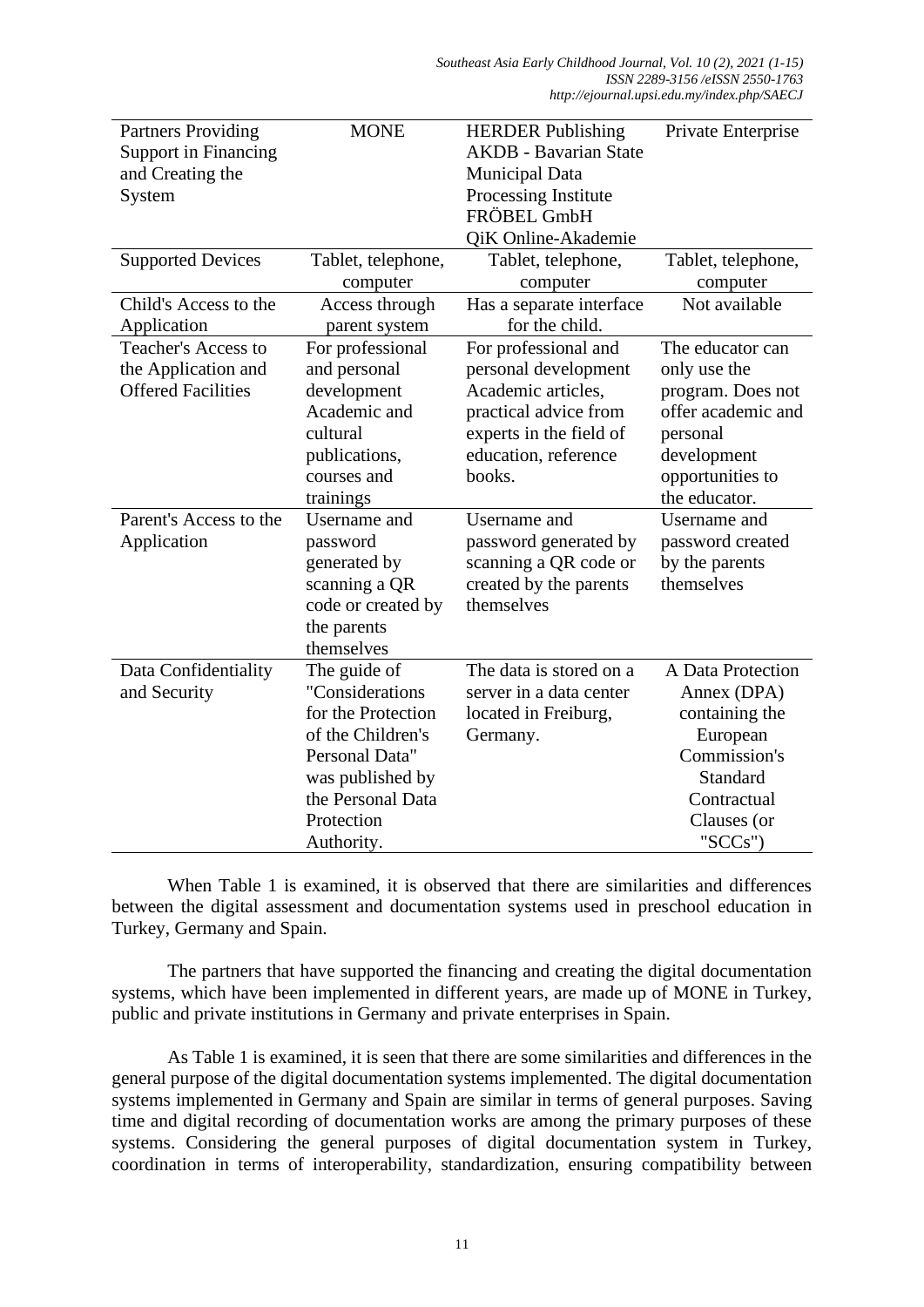systems and affordability are among these purposes. It should be mentioned that one of the primary purposes of all programs is saving time and affordability.

As it is seen that the devices supported by all three digital documentation systems compared are similar and provide application access to parents. However, the application in Spain do not offer access to child while the child has access to the application in Germany and Turkey and this access is ensured to be safe. In the system used in Turkey, the child can access the system through the parent system while in Germany, there is a specially crafted interface for children. And children can also add content to their own portfolio. The protection of personal data of children is important for the countries examined. It is observed that this situation is reflected in digital documentation systems as well.

It is observed that in terms of offering access and facilities to teachers, the application used in Turkey and Germany offer various facilities to teachers, but the application used in Spain does not offer content for the teachers.

When the parent's access to digital assessment and documentation tools are examined, it is seen that the tools in all three countries had interfaces for the parents and the tools allowed each parent to log into the system with their own username and password. Furthermore, the systems in Turkey and Germany also enable the parents to access the system with a QR code. When the data confidentiality and security of the Digital Assessment and Documentation Systems are examined, it is understood that the system used in Turkey is created in accordance with the guide of Considerations for the Protection of the Children's Personal Data published by the Personal Data Protection Authority. The system in Germany performs data security by storing it on the server located in the data center in Freiburg while data confidentiality and security criteria of the tool used in Spain are recognized to ensure that all personal data are transferred in accordance with EU data protection law, which contains a Data Protection Annex (DPA) including the European Commission's Standard Contractual Clauses (or "SCCs") and in accordance with the standardized contract terms that have been adopted.

# **DISCUSSION AND IMPLICATIONS**

### **Comparison of the Digital Documentation Systems Used in the Preschool Education in Turkey, Germany and Spain**

Observation and documentation are of great importance in preschool education institutions. Through observation and documentation, teachers can become aware of individual development of each child and recognize their current needs.

Today, transition to digital documentation has been inevitable, especially due to the pandemic experienced all over the world. According to Flewitt and Cowan (2019), digital documentation is an option that can help education processes, especially considering factors such as time, cost and, most importantly, reliable and legally proper storage of data. It was observed as a result of comparative education study that various works have been made for digital documentation and education in the early childhood education in Turkey, Germany and Spain.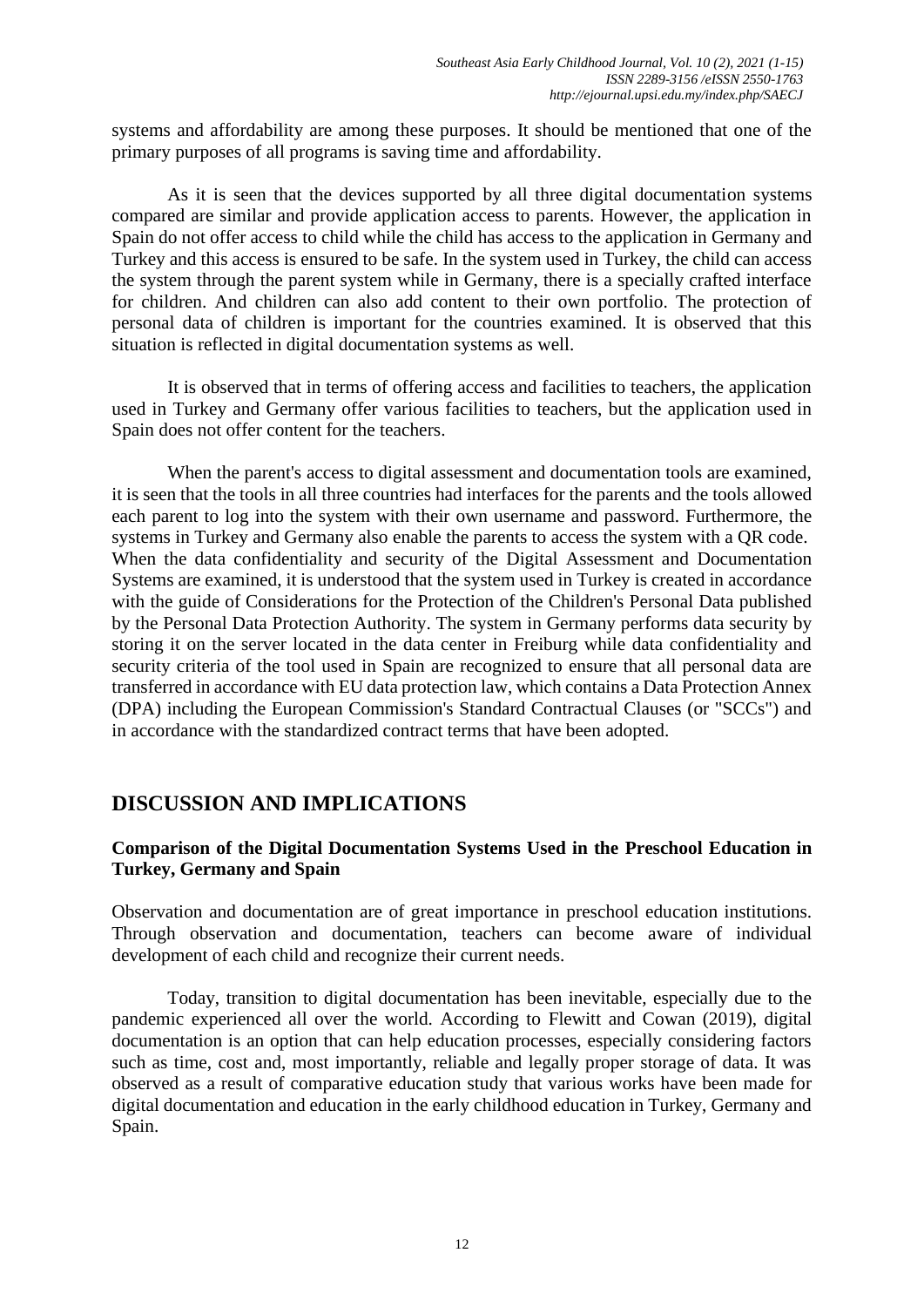In the last few years, various studies have been carried out on behalf of digital documentation in Germany (Kanuf, 2015). It has been observed that it saves a lot of time to digitally evaluate standardized observation documents such as Seldak, PERiK, seismic, Liseb and BaSiK. Digital templates have also been found to be useful for portfolio work as they are easy to use (Alanko et al., 2019; Kehe et al., 2019; Knauf 2019). According to Abdullahi and Adebayo (2019), the key to the effective management of early childhood care education is the promotion of digital learning in preschool education and this can provide innovation as an alternative to classroom teaching. Considering the study, digitization produces information that can be communicated in many ways.

Teachers who want to be active in digital education should first try digital tools themselves. Just like testing a picture book or board game before it is used, teachers should have the opportunity to get to know and test technology and its options. Educational documentation in preschool educational institutions is the starting point of educational work (Knauf, 2020; Stratigos & Fenech, 2020). With digital documentation, all activities in preschool educational institutions become observable, and as a result, communication with parents is strengthened.

Comparing the education systems of different countries allows us to see the differences and similarities, and to find alternative ways to overcome the deficiencies in the systems. The importance of comparative education, supported by regulations and reports (OECD, 2019a, 2019b, 2020; UNESCO, 2015, 2016), has become clearly evident and it has been concluded that an understanding must be developed starting from the first years of life.

Digital documentation increases the possibilities in preschool education institutions. Documenting observations in daily life is not always easy. Educators have limited time and need to devote most of their time to children. Furthermore, documentation in everyday life becomes much easier when you use digital tools. You can easily involve children depending on which method that you use. Considering the countries compared, it was seen that the child was included in the digital documentation system in Germany, but it was not the case for the system used in Spain. In Turkey, the system can provide access to the system through the parent system under parental supervision.

# **CONCLUSION**

In this study, digital documentation practices that are being used in Turkey, Germany and Spain were examined. With the introduction and impact of technology in education, we have started to see many innovative changes in the teaching methods of educational institutions in recent times. Educational institutions have been improving their systems to increase academic rigor. Schools and kindergartens use digital media and documentation systems in the teachinglearning process to create a suitable learning among students.

If a preschool educational institution initiates digital documentation and assessment practices as a subject in the institution, various pre-assessments are required. Reflection of the personal and professional attitudes of the teachers and the term digital documentation needs to be clarified. Questions about the education and participation of children and parents are essential parts of the education implementation process, as well as clarifying equipment and education needs. After this joint and intense discussion process, an institution's own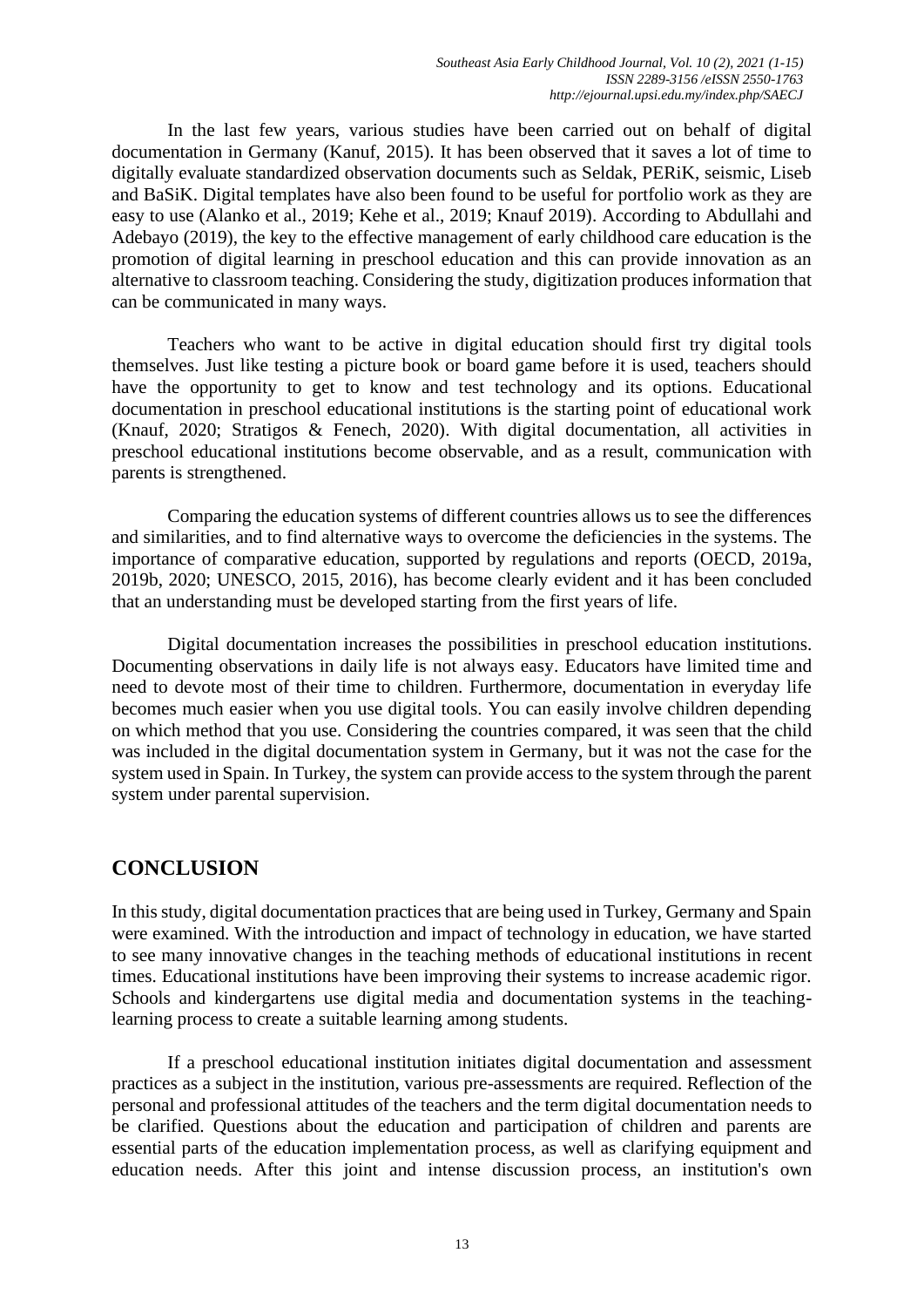pedagogical digital documentation concept should be developed. This allows the field to be stabilized in a sustainable way.

Today, the confidentiality and security of personal information has become even more important in the use of technological tools. It is concluded that there are necessary regulations to meet this criterion in all three systems examined.

For future researchers, it is recommended to examine different countries and different digital documentation systems.

## **REFERENCES**

- Ahmad, M. S. (2015). Assessment of childhood disorders. *Southeast Asia Early Childhood Journal*, 4, 99-100. https://ejournal.upsi.edu.my/index.php/SAECJ/article/view/1144
- Alanko, M., Kankaanranta, M., & Kenttälä, V. (2019, June). Implementation of digital portfolios in early childhood education. In *EdMedia+ Innovate Learning* (pp. 313-321). Association for the Advancement of Computing in Education (AACE).
- Alasuutari, M., Kelle, H., & Knauf, H. (Eds.). (2020). Documentation in institutional contexts of early childhood: Normalisation, Participation and professionalism. *Springer Nature.*
- Ates, M., Cerci, A., & Derman, S. (2015). Content analysis of Turkish course videos in educational informatics network. *Sakarya University Journal of Education*, *5*(3), 105-117.
- Aynal, S. (2012). Comparative education reflection (1. Baskı). *Pegem Akademi.*
- Baglıbel, M., Samancıoğlu, M., & Summak, M. S. (2010). Okul Yöneticileri Tarafından E-Okul Uygulamasının Genişletilmiş Teknoloji Kabul Modeline Göre Değerlendirilmesi/Assessment of E-Okul Applıcatıon By School Managers Using Extended Technology Acceptance Model. *Mustafa Kemal Üniversitesi Sosyal Bilimler Enstitüsü Dergisi,* 7(13), 331-348.
- Berg, B. L., & Lune, H. (2017). Qualitative research methods for the social sciences (Ninth edition). *Pearson Education Limited.*
- Brassard, M. R., & Boehm, A. E. (2011). Preschool assessment: Principles and practices. *Guilford Press*.
- Bray, M., Adamson, B., & Mason, M. (Eds.). (2014). Comparative education research: Approaches and method*s* (Vol. 19). *Springer*.
- Bray, M., & Koo, R. (2003*).* Comparative education: Continuing traditions, new challenges, and new paradigms. *Kluwer Academic Publishers.*
- Buldu, M., & Erden, F. T. (2017). An investigation of Turkish early childhood teachers' self-reported beliefs and practices regarding assessment. *Journal of Education and Future, 11*, 29-49.
- Ceyhan, M., & Ören, M. (2011)*.* Gözleme Dayalı Teknikler. Çocukları Tanıma Teknikleri. ed. Aydoğan Aykut Ceyhan, Meral Ören. Eskişehir: *Anadolu Üniversitesi Açıköğretim Fakültesi Yayınları:* 30-40.
- Chin, T., Bing, C., Dhamotharan, M., & Che Mustafa, M. (2021). Issues and challenges in early childhood care and education centre registration process: What the operators say?. *Southeast Asia Early Childhood Journal, 10*(1), 53-62. https://doi.org/10.37134/saecj.vol10.sp.5.2021
- Edlund, J. E., & Nichols, A. L. (2019). Advanced research methods for the social and behavioral sciences (1. bs). *Cambridge University Press.*
- Edwards, S., Straker, L., & Oakey, H. (2018). Early childhood Australia: Statement on young children and digital technologies (1. bs). *Early Childhood Australia.* https://doi.org/10.23965/ECA.001
- Eurydice. (2020). *Germany overview*. EACEA National Policies Platform. https://eacea.ec.europa.eu/nationalpolicies/eurydice/content/germany\_en
- Featherstone, S. (2013). *Catching them at it!: Assessment in the early years*. Featherstone Education*.*
- Flewitt, R., & Cowan, K. (2019). *Valuing young children's signs of learning: Observation and digital documentation of play in early years classrooms*.
- Gallagher, A. (2018). E-portfolios and relational space in the early education environment. *Journal of Pedagogy, 9*(1), 23-44*.* https://doi.org/10.2478/jped-2018-0002
- Jibola Kadir, A. N., & Abdulganiyu Adebayo, T. (2019). Digitization in education system and management of early childhood care education in Nigeria. *Southeast Asia Early Childhood Journal, 8*(2), 28-42. https://doi.org/10.37134/saecj.vol8.no2.3.2019
- Kehe, K., Girgensohn, R., Swoboda, W., Bieler, D., Franke, A., Helm, M., ... & Rossmann, K. (2019). Analysis of digital documentation speed and sequence using digital paper and pen technology during the refugee crisis in Europe: Content analysis. *JMIR mHealth and uHealth*, *7*(8), e13516.